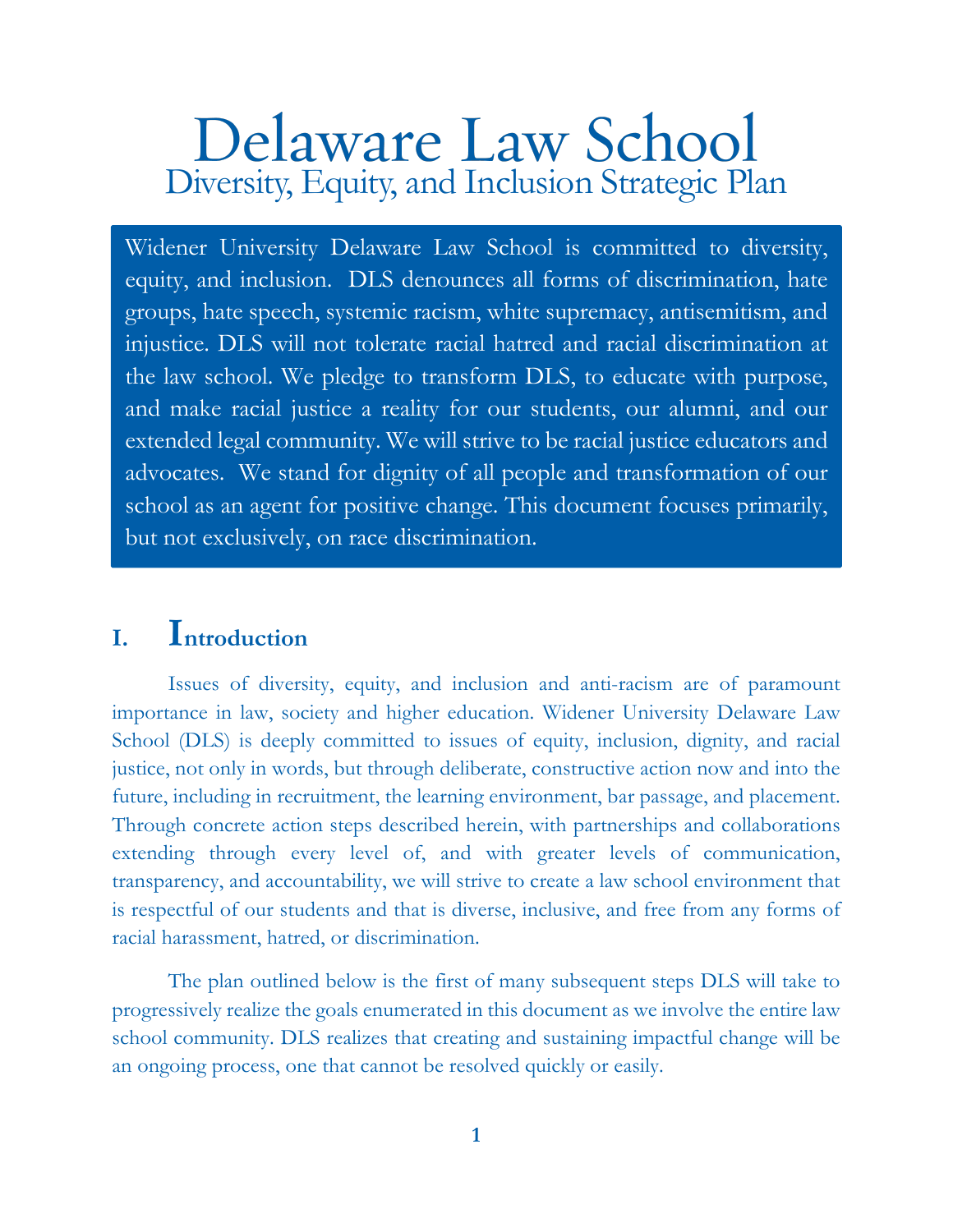The faculty and administrators of DLS recognize the dedicated group of alumni who demanded equity from the Law School, and who provided insights, suggestions, and ideas, working with the Law School to shape a responsive Strategic Plan for Diversity, Equity, and Inclusion.

# **II. Transparency**

DLS will publish comprehensive records of incidents that impact diversity, equity, and inclusion at the Law School. Records will be published on or before August 1 of each calendar year, reflecting the records of the preceding academic year. The reporting practice will commence on or before August 1, 2021. The reporting protocols will parallel and be in alignment with the requirements of the federal Clery Act, 20 U.S.C § 1092(f). The records will be available on the law school's website.

## **III. Strengthening the Discrimination and Harassment Provisions in the Student Handbook and Inclusion of Anti-Slur and Epithet Provisions**

## **A. Clarify Student Handbook Language**

The language of the current DLS Student Handbook lacks sufficient clarity and specificity on matters relating to discrimination and harassment, particularly as to discrimination and harassment on grounds other than sex. As a result, DLS will proceed, through its normal process, to revise the Student Handbook to create an enhanced policy to address discrimination and harassment.

i. For example, the current DLS policy on "Equal Opportunity, Harassment, and Nondiscrimination" incorporates the Widener University policy, currently attached as an Appendix to the DLS Student Handbook, which provides in pertinent part:

"Widener University is committed to establishing and maintaining a safe learning, living, and working environment where healthy, respectful, and consensual conduct represents the campus cultural norm. To that end, this policy prohibits sexual and gender-based harassment, sexual assault, sexual exploitation, relationship and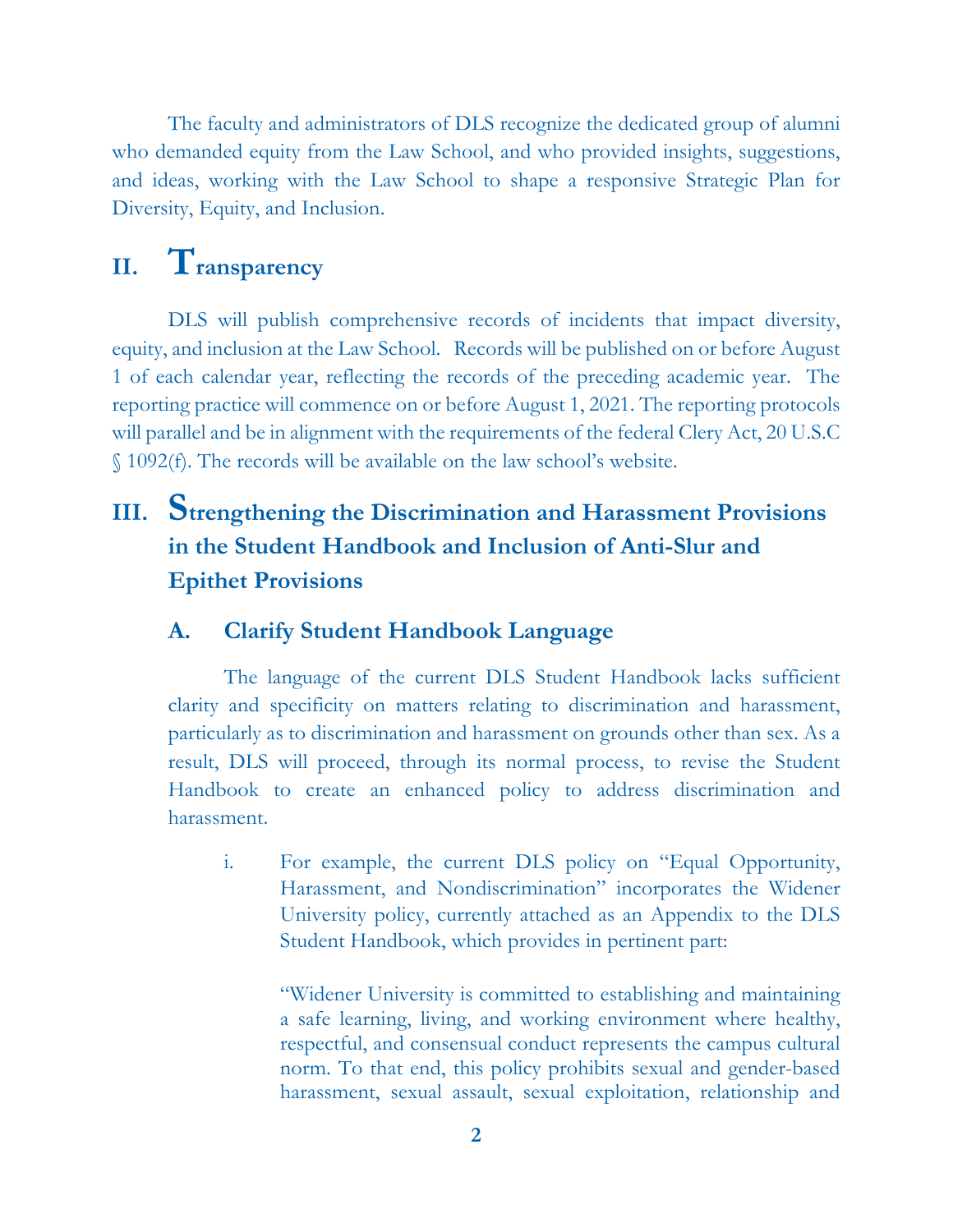interpersonal violence, stalking, and discrimination on the basis of sex, gender, pregnancy status, age, race, national origin or ethnicity, religion, disability, status as a veteran, sexual orientation, gender identity, marital status, or genetic information, or any other category protected by applicable law. The policy also protects against retaliation against an individual for making a report of conduct prohibited under this policy."

ii. To improve specificity and clarity in the Student Handbook, language of the following nature may be considered as additions to the DLS Student Handbook in Part Two of the Student Code of Conduct section of the Handbook, as a new section numbered 202A:

#### **Draft Language for new Section 202A. Discrimination and Harassment**

#### **(a) Purpose**

*The Law School recognizes its responsibility to educate and train students so that they shall aspire to meet the expectations of ethical conduct and professionalism demanded by the legal profession. Consistent with the Law School's culture as a learned community grounded in values of respect for human dignity, the Law School strives to be an intellectual and residential community in which all members can participate fully and equally, in an atmosphere free from all manifestations of bias and from all forms of discrimination, harassment, exploitation, or intimidation. As a professional and intellectual community, the Law School deplores and prohibits expressions of hatred directed against any individual or group.* 

#### *(b) Conduct Prohibited*

- *(i) General Prohibition. Delaware Law students are prohibited from engaging in sexual and gender-based harassment, sexual assault, sexual exploitation, relationship and interpersonal violence, stalking, and discrimination and harassment on the basis of sex, gender, pregnancy status, age, race, national origin or ethnicity, religion, disability, status as a veteran, sexual orientation, gender identity, marital status, or genetic information, or any other category protected by applicable law.*
- *(ii) Offensive or Degrading Remarks, Slurs, Insults and Related Activity. The Law School will explore, through its normal process,*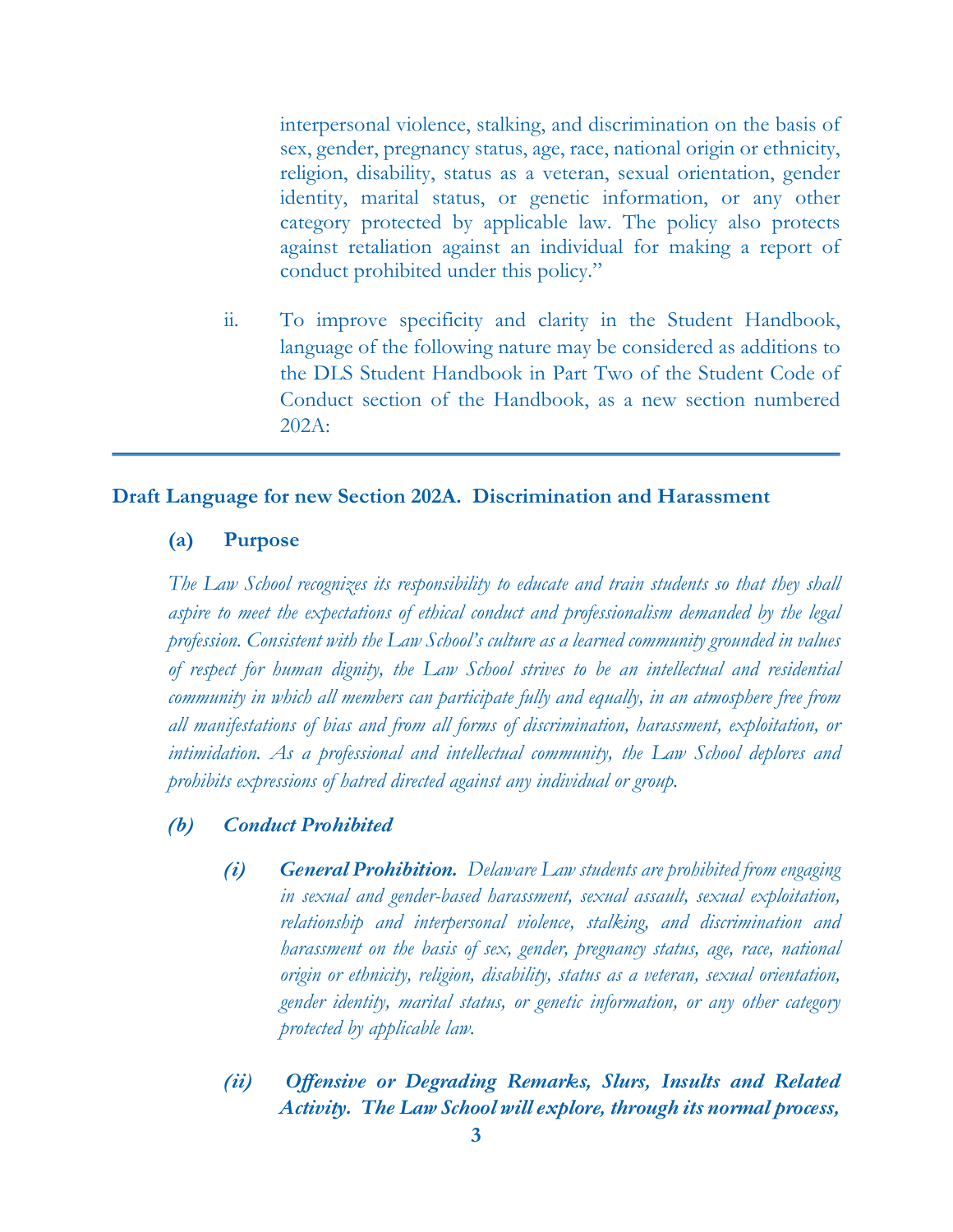*options for improvement in the prohibited conduct language in the Student Handbook. Examples of such prohibited conduct include, but are not limited to:*

- *Racial slurs, and derogatory remarks about a person's accent*
- *Physical assault or stalking;*
- *Displays or electronic transmission of derogatory, demeaning or hostile materials directed at persons within the DLS community; and*
- *Unwillingness to train, evaluate, assist, or work with a person in the Law School community because they are a member of a protected class.*

#### *(c) Required Signed Acknowledgement*

*Upon commencing matriculation at DLS, students will be provided with a copy of Section 202A and be required to sign an acknowledgement of their understanding of its terms and an agreement to abide by its provisions. This form and acknowledgement will be provided to entering first-year JD students during the first-year orientation, and to other JD students (such as transfer students) or students in programs conducted by Delaware Law School faculty.* 

#### **B. Review of Sanctions**

Sanctions are currently included in the Student Code of Conduct under Section 204. The Standing Committee on Diversity, Equity, and Inclusion will review the Available Sanctions within Section 204 of the Student Code of Conduct for a determination of whether additional sanctions should be included that are appropriate for violations of the new Section 202A. Recommendations for additional sanctions will be made before publication of the 2021-2022 Student Handbook.

## **IV. Annual Surveys, Reports, and Records**

## **A. Conduct Annual Survey**

DLS will conduct a Diversity, Equity, and Inclusion Student Climate Survey, in the final week of March of each academic year. This time period has been chosen to permit first-year students to have accumulated a reasonable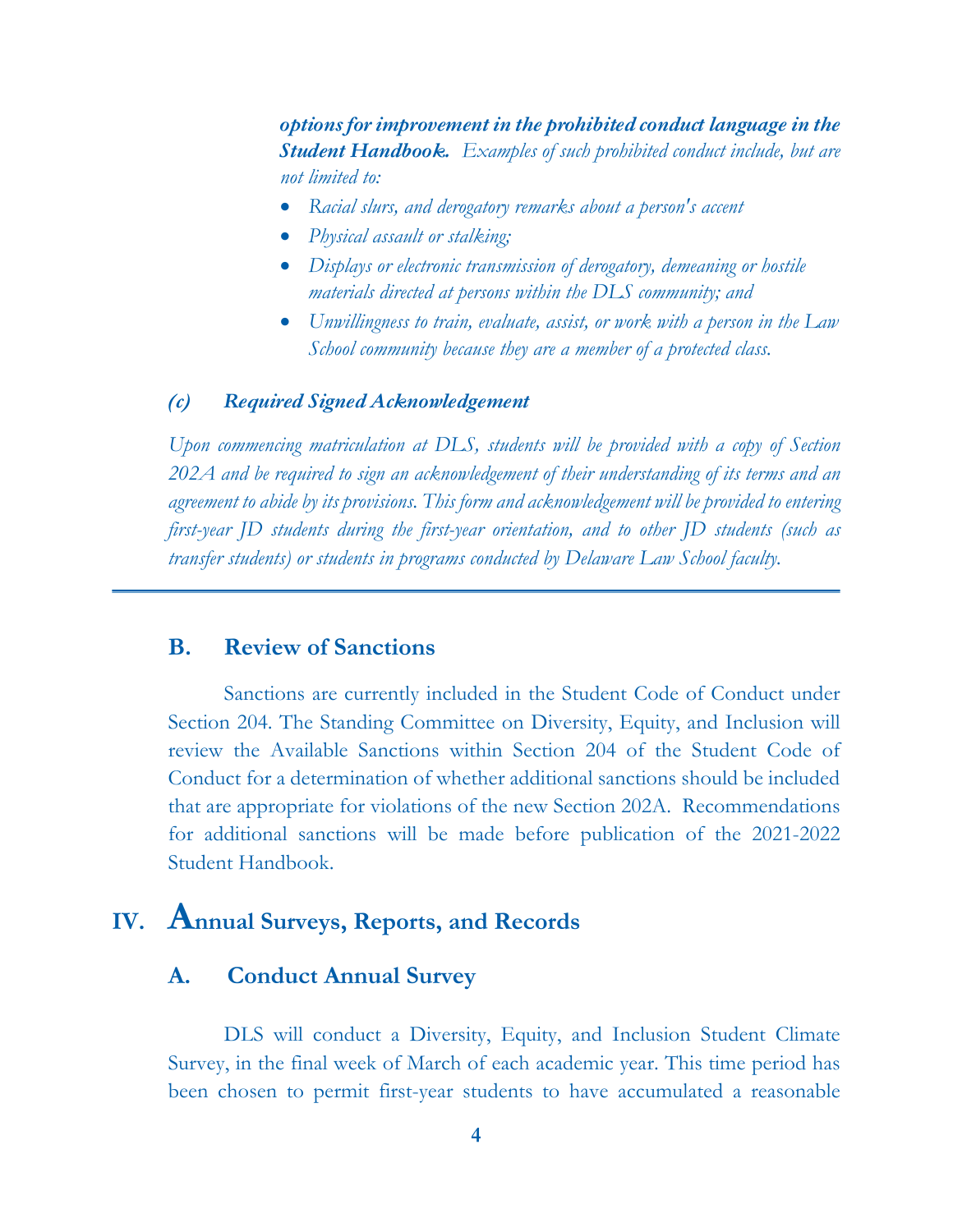period of experience within the DLS community, while remaining respectful of the pressure of semester-end exam preparations that commence in April. The first survey will be conducted in the final week of March, 2021 and the first report will be published by May 30, 2021.

#### **B. Year-to-Year Comparisons of Survey Data**

Each year, DLS will publish year-to-year comparisons of survey data. The publication of this information and year-to-year comparisons will occur each year following collection and compilation of the material, and no later than May  $30<sup>th</sup>$  of each year. Each year, survey results will be studied by the Standing Committee on Diversity, Equity, and Inclusion or its authorized designee(s) and the Standing Committee will consider measures to address issues identified in the survey.

#### **C. Misconduct Records**

DLS will continue its practice of maintaining records of misconduct incidents in student, faculty, and employee files. Release of such information will be governed by privacy and confidentiality provisions imposed by the Family Educational Rights and Privacy Act, 20 U.S.C. § 1232g, and other applicable federal, state and local laws and Widener University and Delaware Law School policies.

#### **D. Publication of Diversity Admissions Status**

DLS will publish in December of each year, a report on the diversity of the student body, tracking the data submitted in October of each year to the American Bar Association. This reporting will commence in December 2020.

## **E. Annual Diversity, Equity, and Inclusion Report**

In June of each calendar year, DLS will publish an annual report on Diversity, Equity, and Inclusion compiling all data otherwise provided for reporting in this Strategic Plan, and additional elaborative narrative as appropriate. This will commence in June 2021. The Assistant Dean for Diversity, Equity, and Inclusion will have responsibility for providing this report.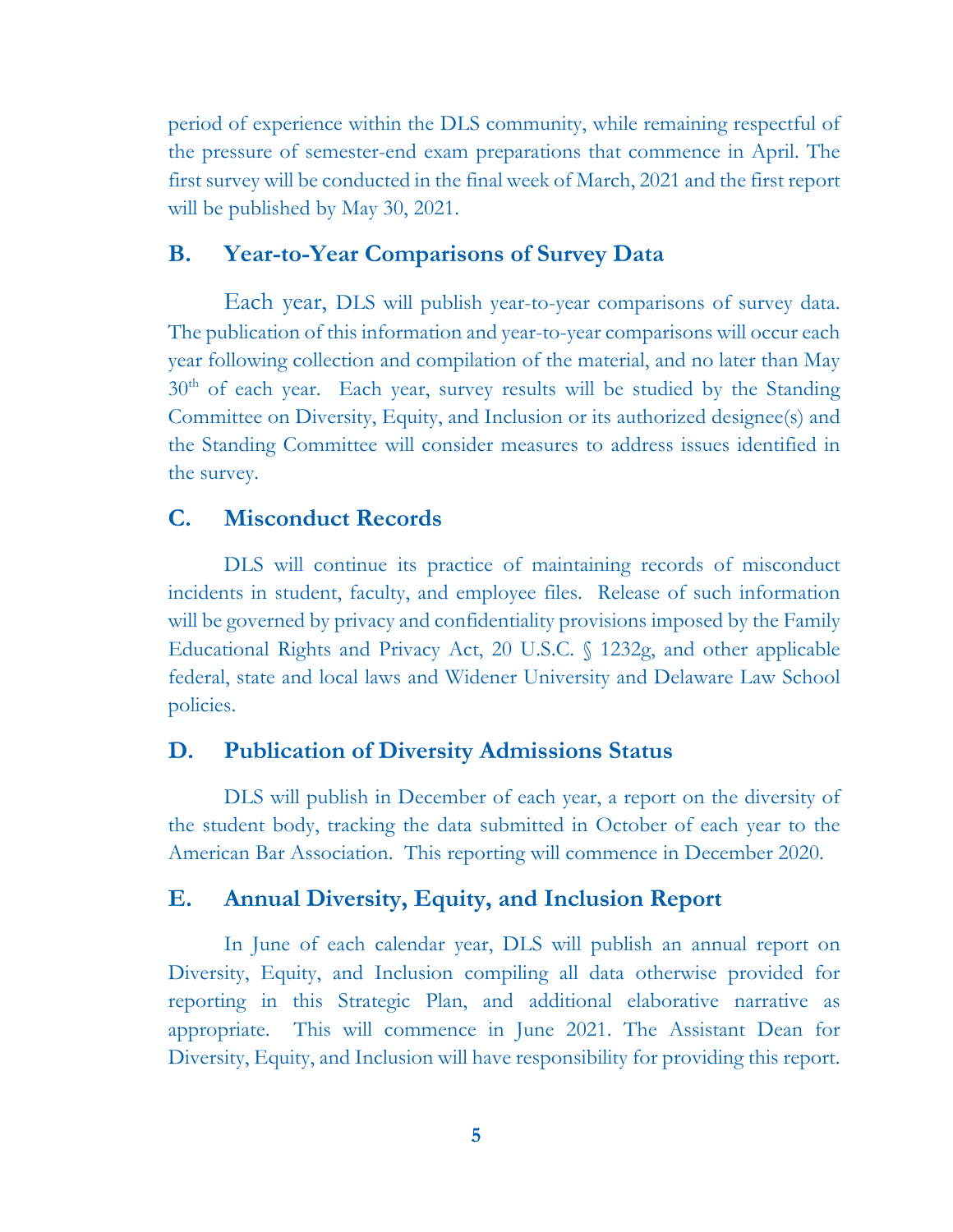# **V. Training**

## **A. Diversity, Equity, and Inclusion Training for Student Organization Leaders**

DLS will conduct annual Diversity, Equity, and Inclusion Training for leaders of all registered student organizations, including training on cultural competency, implicit bias, and anti-racism. Training will commence in spring 2021. Training will be the responsibility of the Associate Dean for Student Affairs and the Assistant Dean of Diversity, Equity, and Inclusion.

## **B. Training for Employees**

DLS will require Diversity, Equity, and Inclusion training for Faculty, Adjunct Faculty, and Administrative Leadership, including training on cultural competency, implicit bias, and anti-racism. This requirement shall commence effective spring 2021.

All DLS faculty are and will be bound by the policies and procedures of the University's Equal Opportunity, Harassment and Nondiscrimination Policy.

## **VI. Standing Committee on Diversity, Equity, and Inclusion**

## **A. Creation of Standing Committee**

DLS will create a Standing Committee on Diversity, Equity, and Inclusion. The Committee will be constituted by the Dean/Administration, in the ordinary process, in consultation with the Faculty Executive Committee. The Standing Committee on Diversity, Equity, and Inclusion will include the following members: 1) five members of the Faculty of Law, 2) two administrators, 3) two student representatives, at least one of whom shall be a representative from BLSA, to be chosen by the Faculty Executive Committee and the Administration from the leadership of student organizations, and 4) two Alumni Representatives chosen by the Faculty Executive Committee and the Administration after solicitation of interest from alumni. This Committee will be constituted and commence operations by November 30, 2020.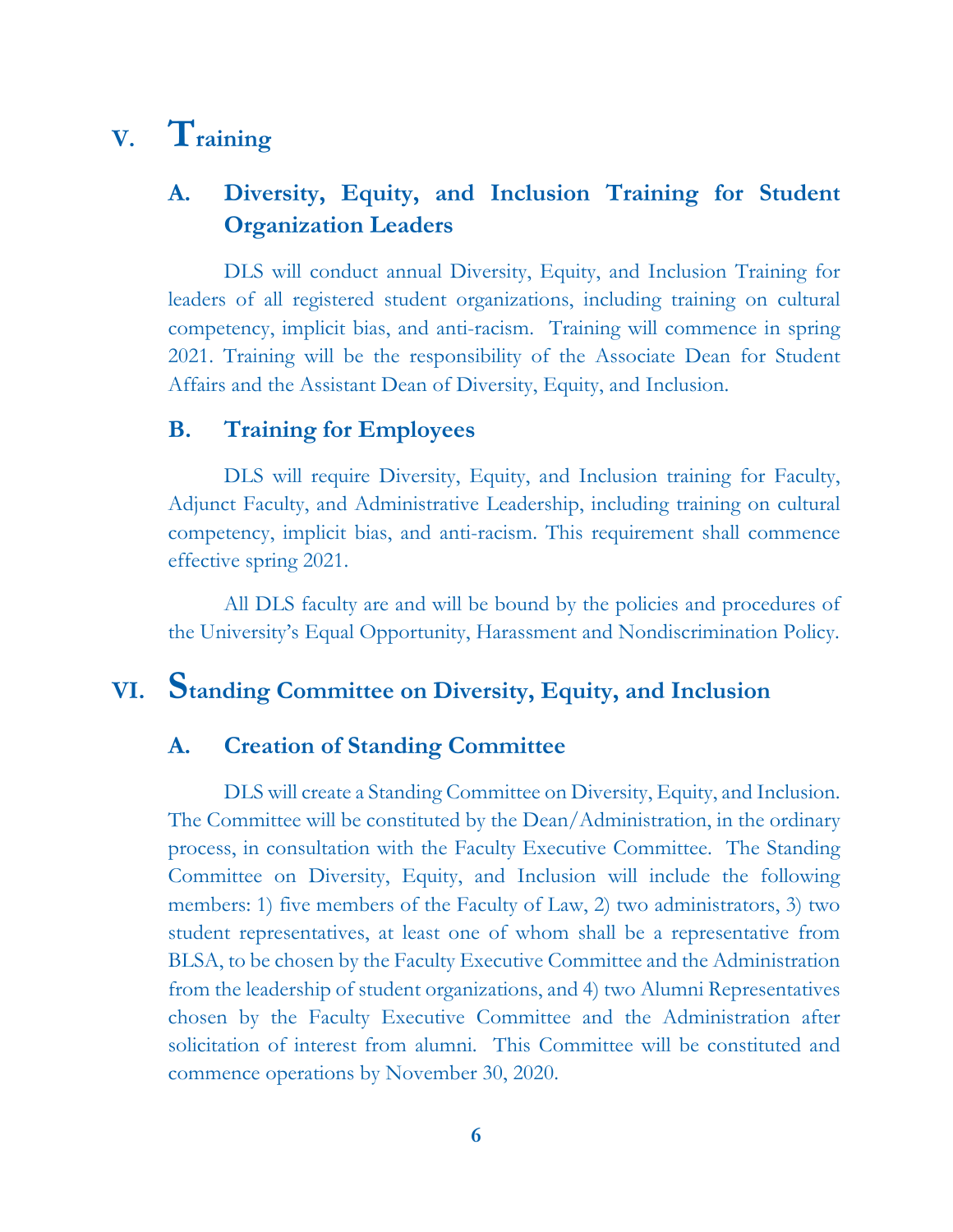### **B. Standing Committee Charge**

The Standing Committee on Diversity, Equity, and Inclusion shall receive an annual charge from the Faculty and the Dean. For the 2020-2021 academic year, the Committee shall:

- i. Organize listening sessions where members of our law school community hear each other's stories in order to build trust, empathy, and mutual respect as the foundations of community;
- ii. Conduct regular audits of all law school departments and programs, including the demographics of the student body (including admissions and retention of students), faculty, staff, and administration; and the rates of participation and inclusion of students of color in honors organizations, merit-based scholarships, externship opportunities, and other leadership opportunities.
- iii. Implement the training of faculty and of student leaders discussed above;
- iv. Work with the Associate Dean of Student Affairs to conduct the Student Climate Survey;
- v. Work with the Dean, Associate Dean of Student Affairs and the Associate Dean of Academic Affairs to create a "Response Plan" should an incident of racial harassment or discrimination occur. (The "Response Plan" is separate from any Student Code of Conduct investigation or sanctions. It instead will seek to ensure that students impacted feel safe and continue to feel a part of the law school community. Such a plan may include bringing in speakers, consultants, or additional counselors.) In the wake of any incident of racial harassment or discrimination, the Standing Committee shall review in advance, any issued statement or comment from DLS.
- vi. Ensure compliance with this Strategic Plan and make recommendations to update this Strategic Plan on Diversity,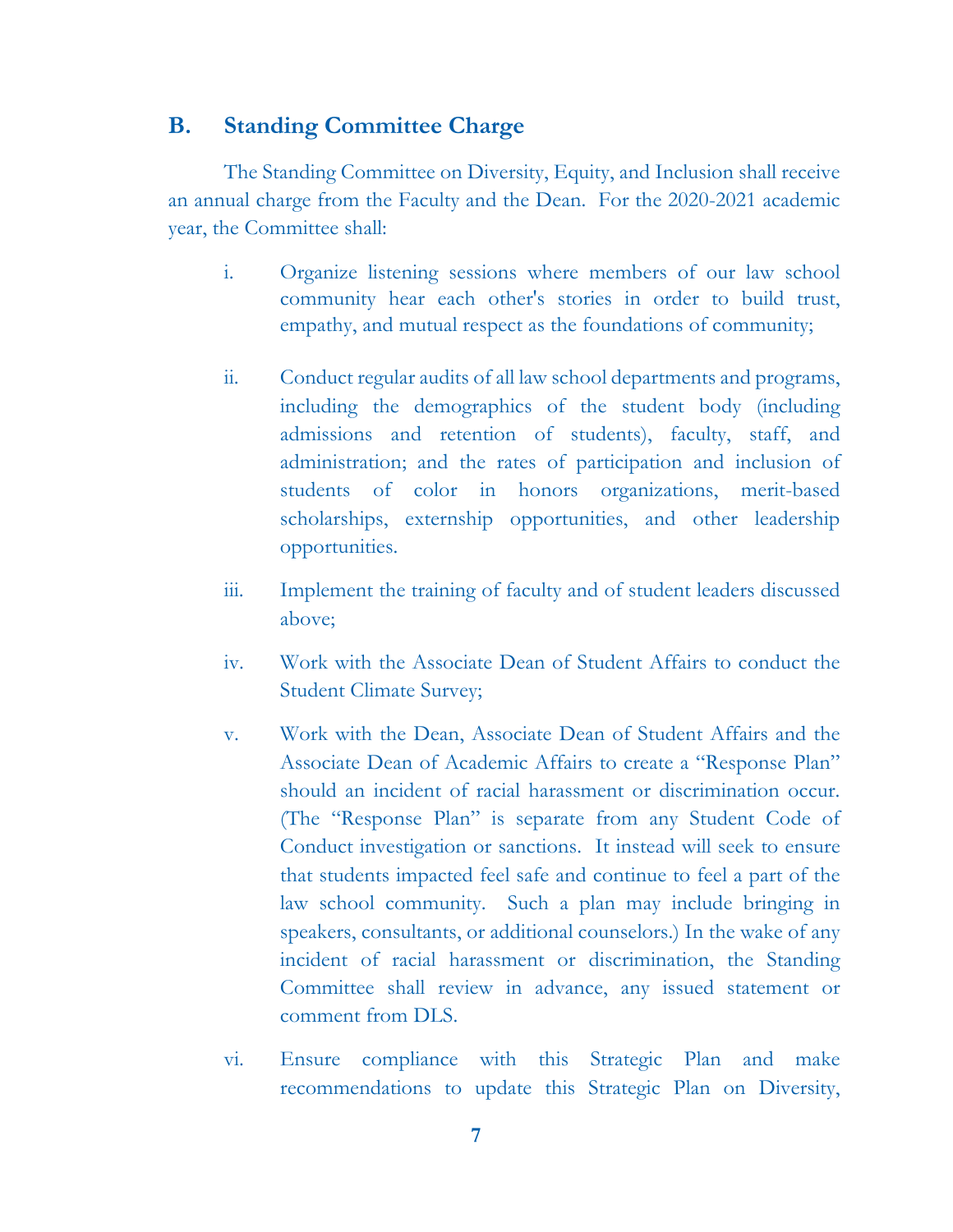Equity, and Inclusion after reviewing the results of the audit and the Student Climate Survey, and as deemed appropriate.

## **VII. Assistant Dean for Diversity**, **Equity, and Inclusion**

#### **A. Creation of Position**

As quickly as University approval is secured, DLS will create a new position for an Assistant Dean for Diversity, Equity, and Inclusion. Filling this position as soon as possible will be the law school's highest hiring priority.

## **B. Participation of Assistant Dean for Diversity, Equity, and Inclusion**

The Assistant Dean for Diversity, Equity, and Inclusion will participate *ex officio* on standing committees or departments of the Law School that include diversity, equity, and inclusion within the department's portfolio of responsibilities, including those departments or committees responsible for admissions, financial aid, student academic affairs, academic support, and faculty appointments.

# **VIII.Comprehensive Plan for Promoting Cultural Competency in the Curriculum**

## **A. Develop Comprehensive Plan**

The Associate Dean for Academic Affairs will liaison with the Standing Committee on Diversity, Equity, and Inclusion and the Assistant Dean for Diversity, Equity, and Inclusion (when hired) to develop a comprehensive plan for enhancing the coverage of diversity, equity, and inclusion issues within the law school curriculum. This Comprehensive Plan will be developed and published no later than December 1, 2021.

## **B. Enhance the Curriculum**

The DLS Faculty is committed to the enhancement of curriculum and course offerings germane to diversity, equity, and inclusion matters. DLS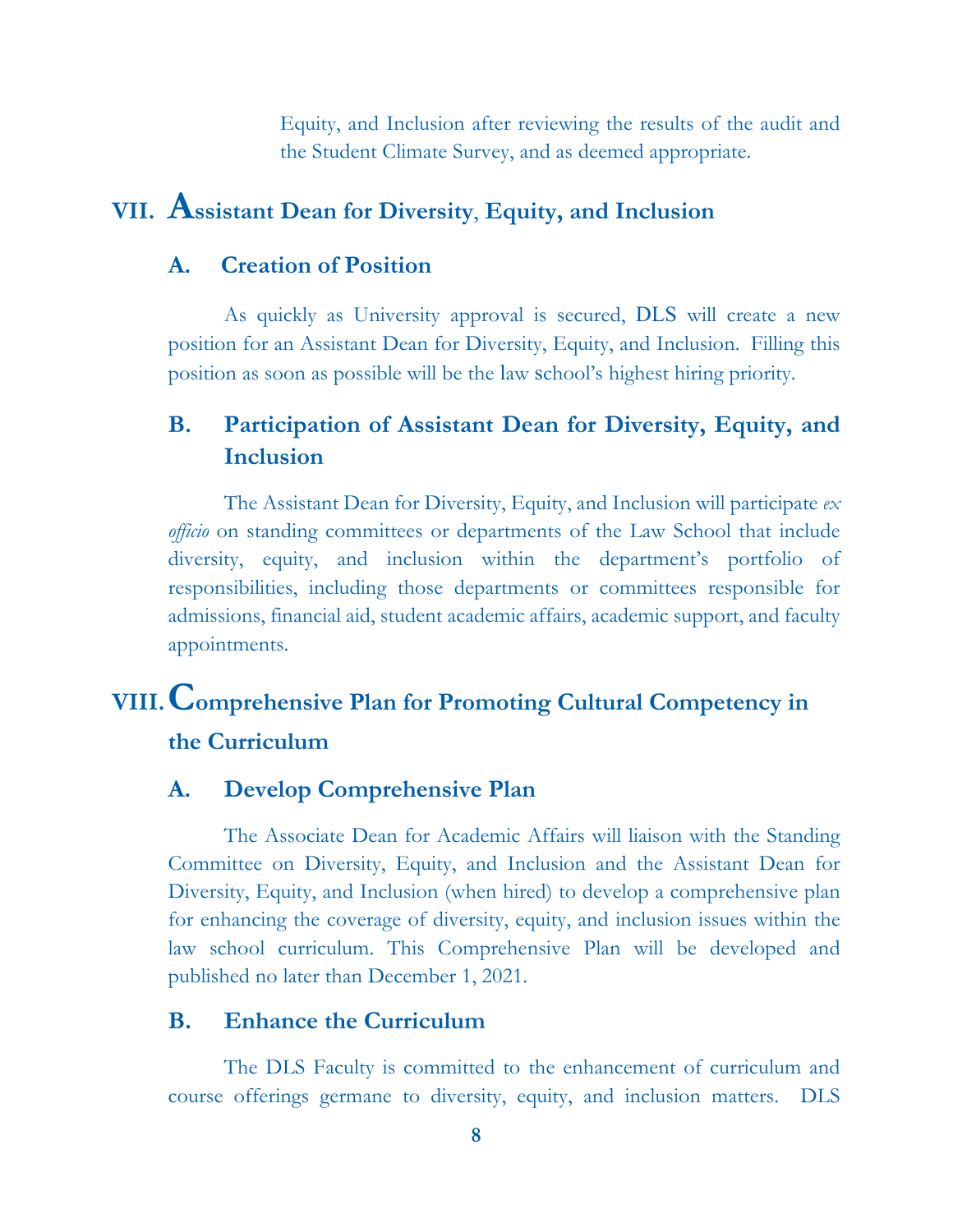commits to the provision of one or more course offerings related to diversity, equity, and inclusion, such as courses in Critical Race Studies, Immigration Rights, or Equality and the Law, in the spring and fall semesters. This commitment will begin effective January 1, 2021. The Law School Faculty will also provide training and education for faculty on how to incorporate issues germane to race, diversity, equity, and inclusion in courses throughout the curriculum.

## **IX. Counselors Trained in Diversity and Inclusion**

The law school Standing Committee on Diversity, Equity, and Inclusion, in consultation with the Associate Dean for Student Academic Affairs, and the Assistant Dean for Business Administration, will meet and confer and propose a recommendation to the Dean of the Law School regarding the provision of part-time counseling services on matters relating to diversity, equity and inclusion.

## **X. Law School Practicum Courses and Pro Bono Service Credit on Social Justice Issues**

In the summer of 2020, responding to the killing of George Floyd, DLS commenced two social justice summer programs. One program offered curricular credit for summer experiential and research activities related to social justice issues. The second offered pro bono service credit, and credit toward experiential learning requirements, on matters relating to social justice issues. The academic credit requirements were administered by the Dean of the Law School. The pro bono requirements were administered by the Dean of the Law School and the Director of the Public Interest Resource Center.

These experiential social justice curricular and pro bono service offerings will continue throughout future academic years, with a special emphasis on summer curricular and pro bono service opportunities. One such initiative, DLS's Medical-Legal Partnership/ the Health, Education, and Legal assistance Project (HELP) has been awarded a Health Equity Grant of \$40,000 by New Castle County, to study the impact of the COVID-19 pandemic on the County's vulnerable communities and develop mitigation plans for legal advocates and other advocacy groups. This grant, provided through federal CARES Act funding, will allow HELP's research group to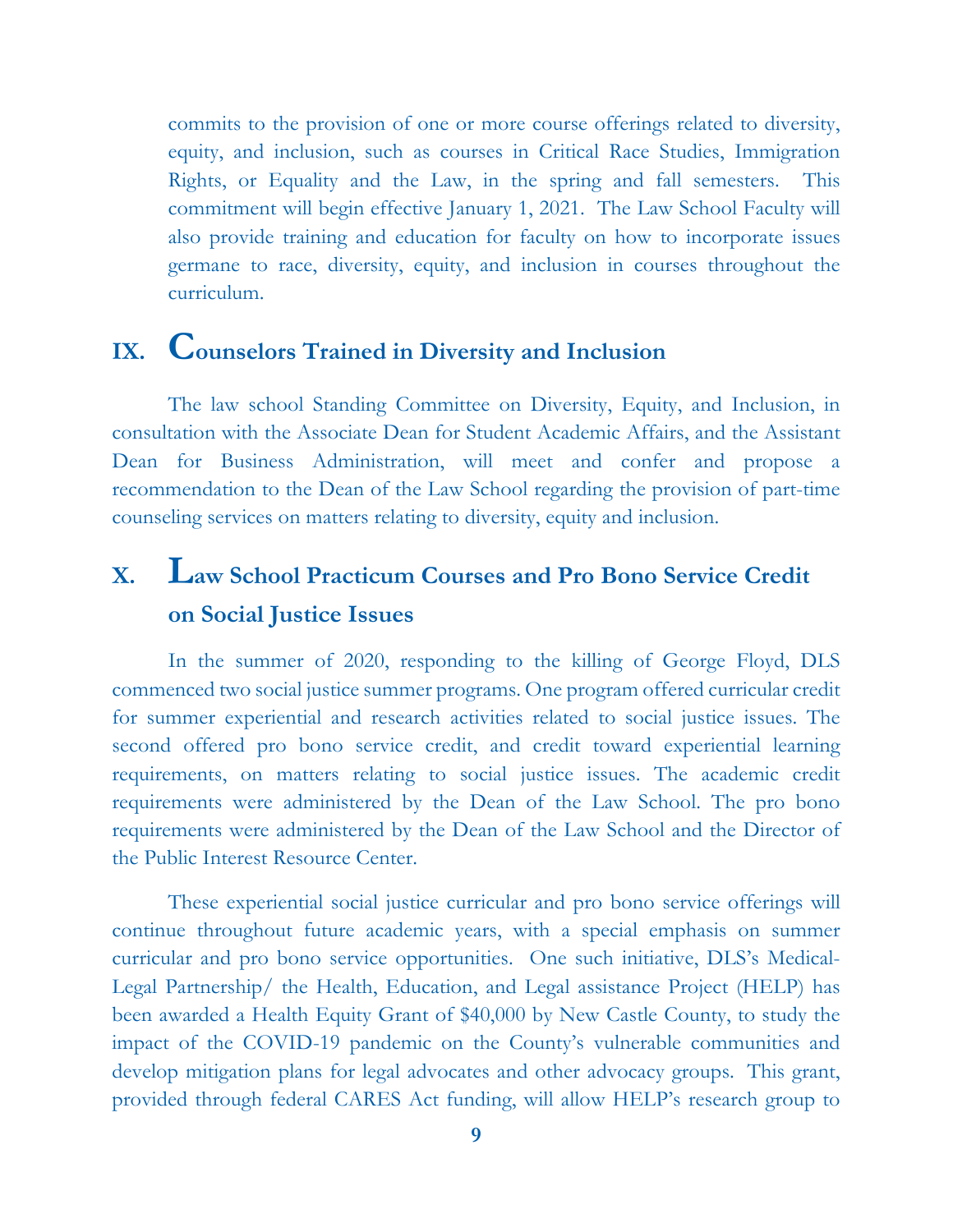continue work initiated this summer, when the group examined the disparate impacts of the pandemic on Black Delawareans. The results of that study appeared in July's issue of the *Delaware Journal of Public Health*. HELP will now update that study of racial disparities, as well as examine the impact on low-income County residents and residents with disabilities.

# **XI. Admissions Pipeline to Promote Diversity in Delaware Law Admissions and the Legal Profession.**

DLS is committed to the achievement of enhanced diversity in law school admissions, and in the legal profession. The Law School welcomes additional insights, proposals, and recommendations to improve upon diversity initiatives and will examine its current efforts while seeking ways to further the goal in increasing diversity of the student population. DLS will examine how it can take steps to further retain students of color and other underrepresented groups.

See: https://delawarelaw.widener.edu/about/consumer-information/ for DLS's most up-to-date data about its admissions information as it pertains to diversity of its student body.

The Dean of the Law School represents DLS on a task force partnership with the Chief Justice of the Delaware Supreme Court and the leadership of Delaware State University to enhance pipelines from middle and high schools to Delaware State and ultimately to admission to DLS. The objective of this partnership is to enhance diversity at the Law School and by extension the Delaware bar and bench.

# **XII. Promotion of Diversity, Equity, and Inclusion in Student Honor Societies**

The Standing Committee on Diversity, Equity, and Inclusion, the Associate Dean for Academic Affairs, the Associate Dean for Diversity, Equity, and Inclusion (when hired) and the faculty sponsors of Student Honor Societies will develop a plan, in consultation with all leaders of all Student Honor Societies, including the Widener Law Review, the Delaware Journal of Corporate Law, the Transactional Law Society, and Moot Court Honor Society, to promote and increase diversity, equity, and inclusion in Student Honor Societies and to eliminate implicit bias in the selection of students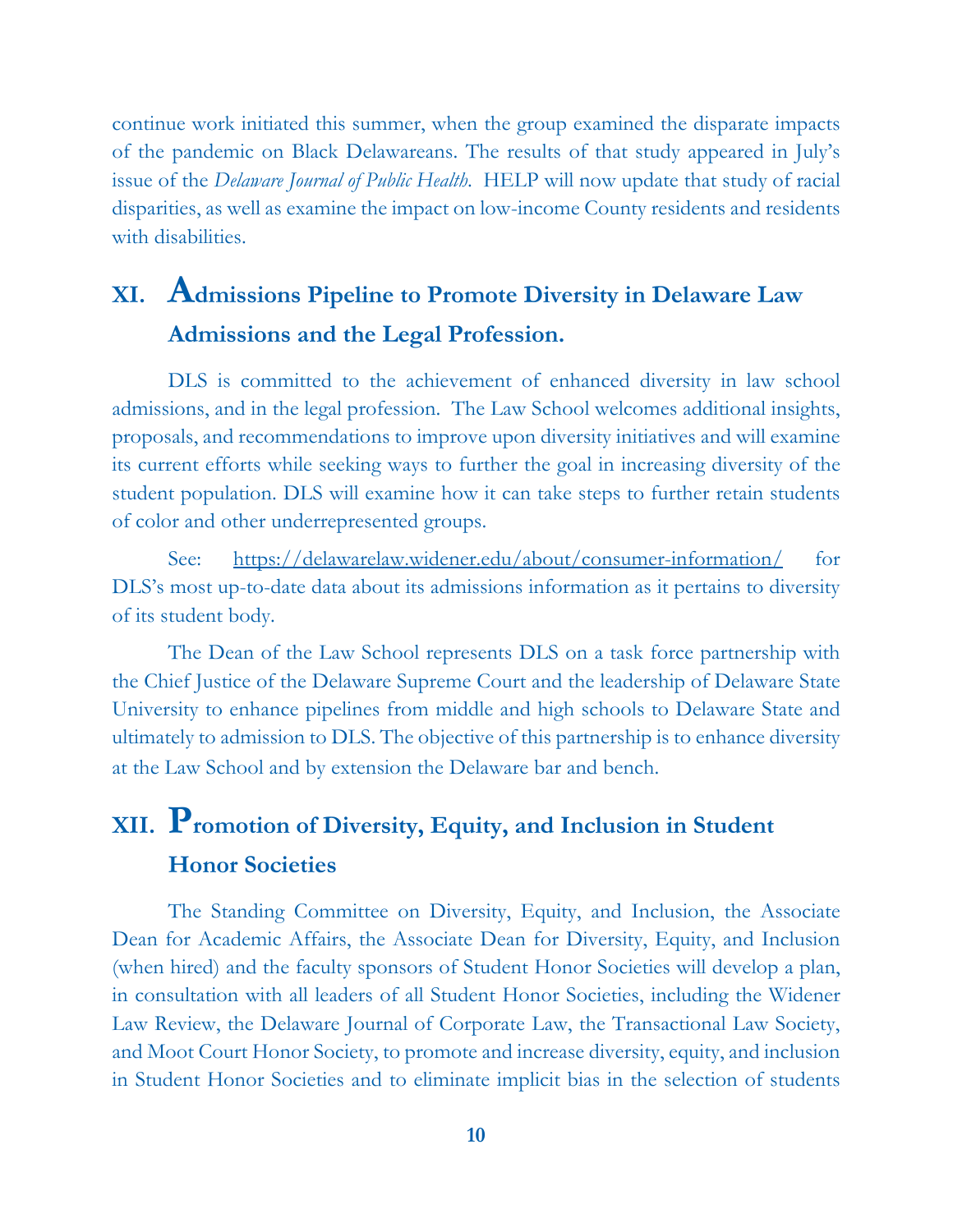participating in those organizations. All governing by-laws, admissions processes, and scoring rubrics should be reviewed as part of the plan.

The plan will require that each Honor Society Board 1) integrate workshops on diversity into orientation for new members; 2) provide ongoing training for members on the importance of diversity in legal scholarship; and 3) create a Board position dedicated to diversity, equity, and inclusion. The faculty sponsors of each organization will work in conjunction with the Board to implement the plan. The Diversity, Equity, and Inclusion Board member should 1) serve on the Executive Board; 2) review the policies, practices, and procedures of the organization to ensure that the organization promotes diversity in the selection of members and in the selection of scholars and other participants in publications and events sponsored by the organization; and 3) report annually to the faculty on the demographic information of the Honor Society.

# **XIII.Deans' Forums Programming on Diversity, Equity, and Inclusion**

DLS will continue to sponsor Deans' Forums on Diversity, Equity, and Inclusion. In the fall semester of 2020, the seven forums, conducted on alternating Thursdays throughout the semester, included the following topics: (1) "Letter from a Birmingham Jail"; (2) "Speaking Truth to Memory: Lawyers and Resistance to End of White Supremacy"; (3) "COVID-19 and Public Health"; (4) "Who Me? I'm Not a Racist! – The Truth about Implicit Bias and Microaggressions"; (5) "Dignity Rights"; (6) "Race and the Death Penalty"; (7) "Discrimination and Racism in Property Law."

Deans' Forums on these and related issues will continue on a monthly basis in the spring 2021 semester. The subjects to be covered in each forum will be determined by the law school faculty, in consultation with the Deans and the Standing Committee on Diversity, Equity, and Inclusion. By May 2021, the Standing Committee on Diversity, Equity, and Inclusion will make recommendations for forums, speakers, and other programming for the 2021-2022 academic year.

# **XIV.Delaware Law Engages**

DLS will create a Delaware Law Engages program. Each August the Standing Committee on Diversity, Equity, and Inclusion will select a book or film, or other media